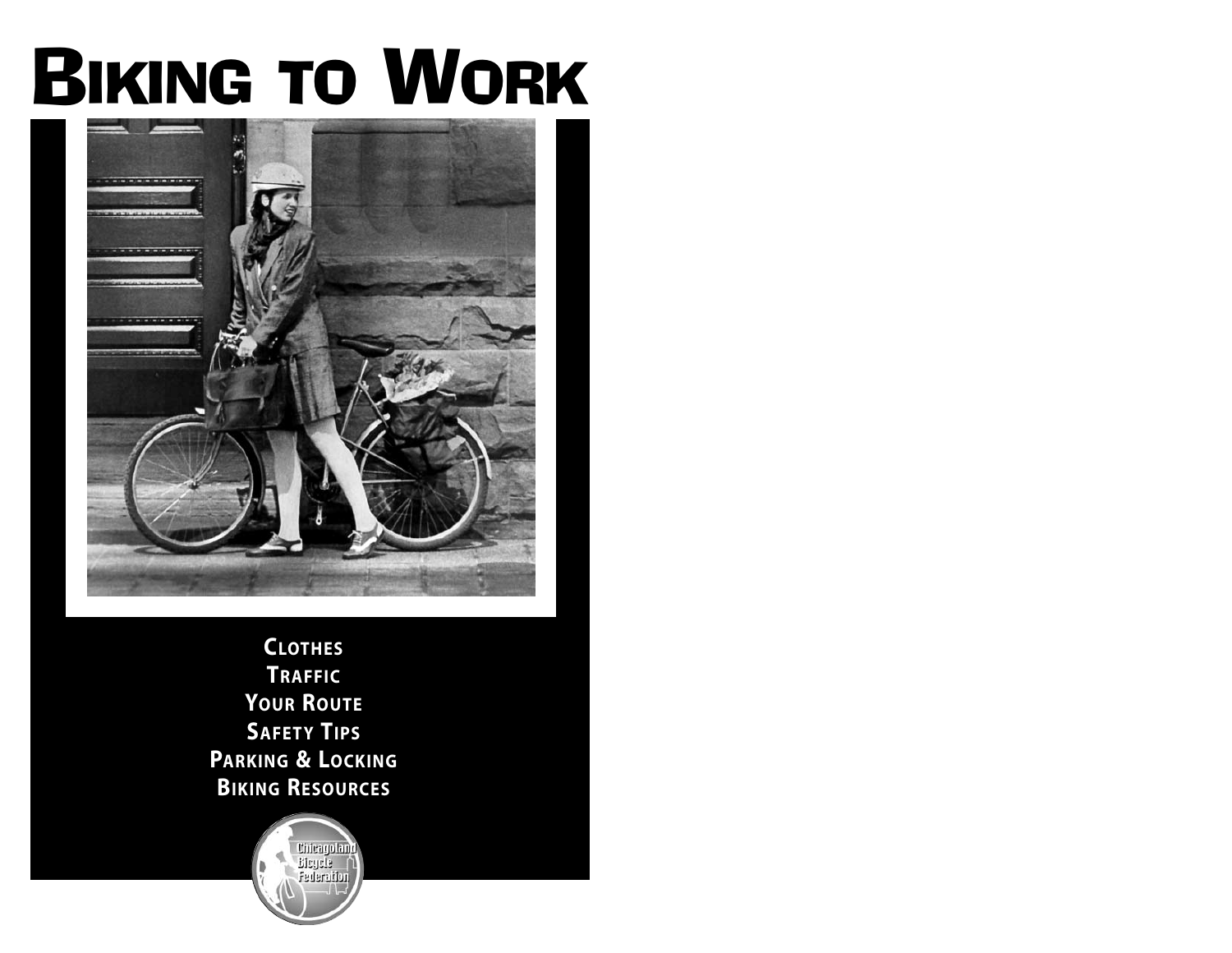# **CLOTHES**

#### Work clothes to bike in **Sunglasses or goggles** Keeps airborne debris out of your eyes. **Key holder or chain** When you bike in clothes without pockets. **Kerchief** Comes in handy to wipe grime from bike contact or sweat from exertion. **Slacks**  $\triangleright$  Black or dark-colored pants don't show grime from your bike.  $\triangleright$  If you often bicycle in the same pair of pants, the pants' seat can get shiny or faded—especially if they're corduroy or wool. Wear loose shorts over the pants. **Ankle strap** Keeps pants cuff from getting in chain or front gears. **Blazer or sports coat** On cool days, wear instead of windbreaker. **Bra** Large-breasted women find more comfort in athletic support bras. **Shirt or blouse** Loose enough to let air in. **Underwear** Nylon or other synthetics absorb sweat less than cotton. **Cuff tucked in socks** Keeps pants cuff from getting in chain or front gears. **Shoes** Soles have tread to grip pedals. **Smart Idea Some bike-grease stains won't come out in the wash. For tough grease stains, apply a degreasing hand soap (usually a waterless gel or cream) found in automo bile-supply stores. (First check how it affects the fabric's color.)**

## How to pack wrinkle-free

### ROLLING



## Bags for carrying clothes

**BACKPACK** 



**Showering** In a coast-to-coast survey conducted for this book, over 85 percent of people who bike to work or school said they don't shower at their destinations. Do they just smell bad? No. Most erase bad odor by simply toweling off and changing into fresh clothes. If they want to feel even cleaner, they sponge off and apply talcum powder. As for clothes themselves: When weather's mild, they bike in the clothes they wear at work. On days when they'll sweat, they change clothes when they get to work.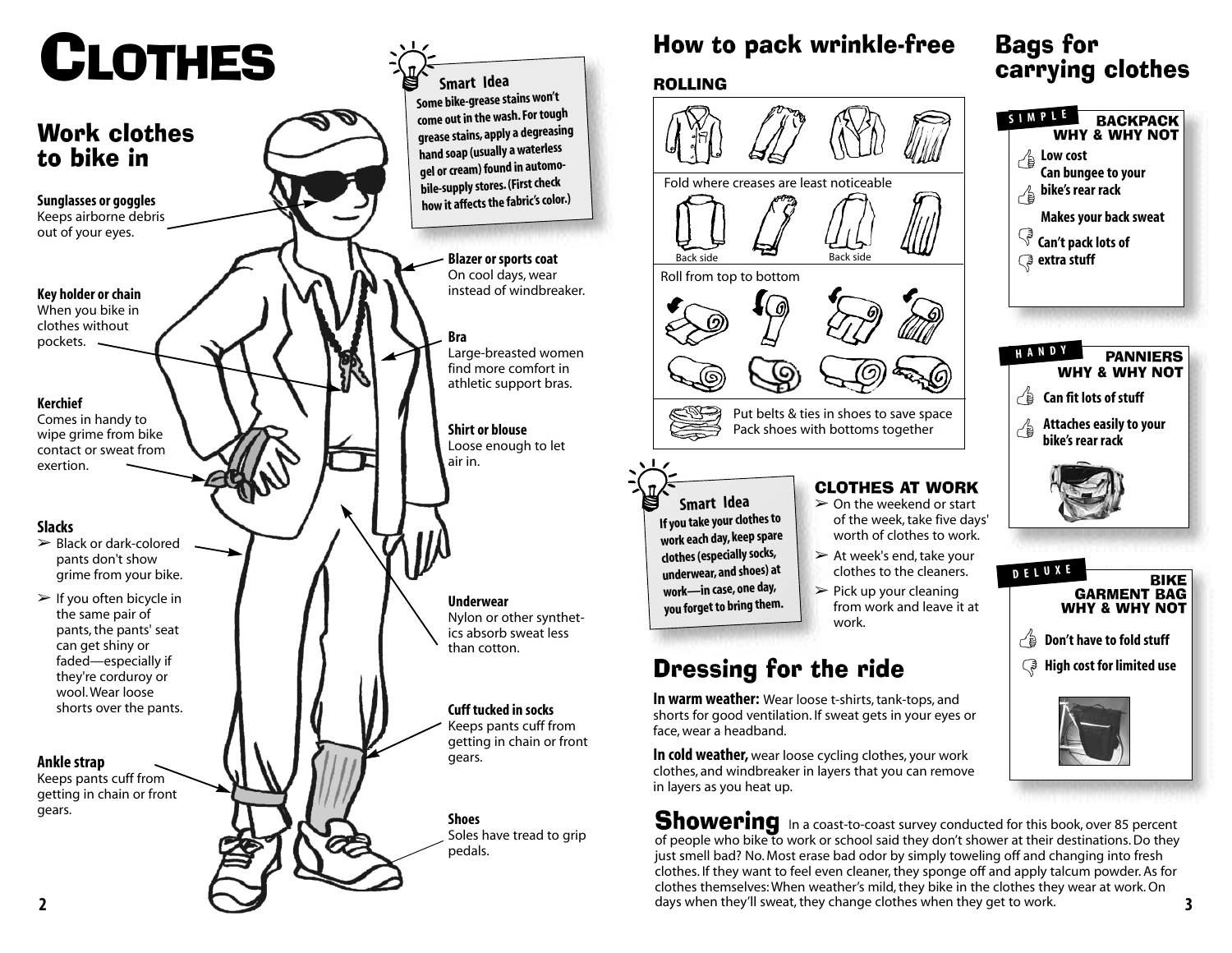## Riding to work

To cut down on sweat, leave earlier and cycle more slowly.

If your route involves hills, find the roads with the most gradual inclines.

If you commute into the sun at dawn or sunset, wear a red or deep orange top. Don't wear white, because sun-blinded motorists behind won't see you.



**Cleaning** up at work

Change clothes and clean up in a wash-<br>room. For privacy, use a toilet stall.

- $\triangleright$  Use wheelchair-accessible stalls for the most room.
- Remove your work clothes from your<br>bag and hang them up.
	- $\triangleright$  If stalls don't have wall hooks, buy adhesive ones and put them in the stalls yourself.

Take off your cycling clothes and put them in your bag.

- $\geq$  If you've nowhere to let cycling clothes dry, put them inside a plastic bag.
- $\triangleright$  If you store your bike in a secure, private area, lay your cycling clothes on the top tube and handlebars to dry.

Use a towel to dry off sweat.

- If you feel smelly:  $\geq$  Carry a package of disposable, moist towelettes and use them to sponge off. Or use a washcloth.
- $\triangleright$  Apply talcum powder.
- Towel off hair, wet it if necessary, and brush, comb, and/or blow-dry.

Put on jewelry away from toilets and<br>sinks so you don't drop it in.



## Skirts and dresses

#### A GOOD **CYCLING** SKIRT:



- $\geq$  Comes down no farther than the knees.
- $\triangleright$  Won't get caught in the back brakes.
- $\geq$  If it's shorter or wider than modesty allows, wear cycling shorts underneath.
- $\triangleright$  Try a "skort": a pair of shorts that look like a skirt.



work skirt I can cycle in. Women's skirts often aren't flared enough. So I've bought skirts made for teenagers, which work fine.

### LONG DRESSES OR SKIRTS

Wear a belt.

Pull one or two feet<br>of material up until the dress hangs at knee height. Tuck the material<br>into the belt.

If you have no belt,<br>tuck the dress into the waistband of your underwear.

# Getting Comforable with **TRAFFIC**

## Surprise Facts

## 1 NOT AS DANGEROUS AS IT LOOKS

Bicycling in traffic isn't as scary as it looks from the sidewalk. Bicyclists don't usually get hit by motorists from behind—one of the most common fears. Cyclists do get into trouble when they don't act like the other vehicles around them—namely, cars.

## YOU ALREADY<br>KNOW HOW

Because you probably know how to drive a car, you already know how to get through traffic. You just have to apply this knowledge to bicycling.

## **3 YOU'VE ALREADY<br>3 TAKEN BIGGER RISKS**

More bike crashes happen on off-street paths than in traffic. Why? On paths, people bike next to walkers, runners, skaters, skate-boarders, dogs, and small children.



**If you don't already ride in traffic, this page has a few tips to help make you more comfortable.** **STOP** Here  $\sqrt{m}$ **READ** 

## How to learn

**PRACTICE**<br>At first, biking next to two-ton hunks of metal (cars) scares most people. How do you get over it? Walk or drive your bike to a quiet parking lot and ride around. Ride down rows of cars, getting closer and closer. When you get within four feet of a line of cars, practice looking inside the cars. Look for people who might open doors or pull out in front of you. Then practice following cars through the lot. When you're ready, repeat these steps on a quiet side street.



## **2 GET TO KNOW YOUR BIKE**<br>You might not ever need these skills, but

knowing how your bike performs will build your confidence. Learn how small a space your bike will fit through by riding between objects, such as parked cars or sign poles. Do this until you can judge spaces on sight.



**4**

**5**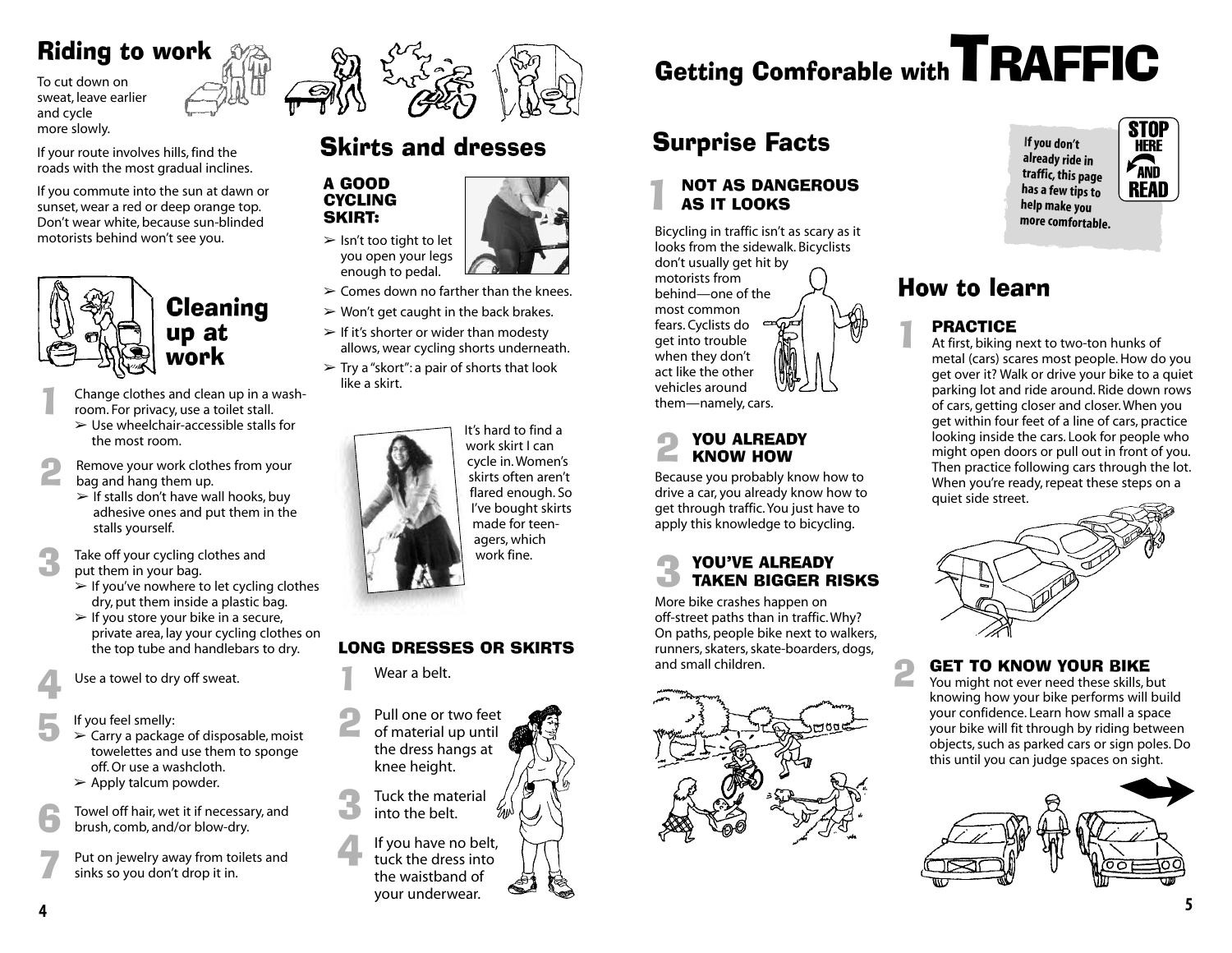# TRAFFIC COMMUNICATING WITH

**TAKE IT EASY**<br>**Remember that on a street, you either share the lane** (cars pass next to you) or **take the lane** (you ride in the middle, and cars stay behind you or pass in another lane). If a street's not wide enough for you to share safely, and taking the lane scares you, stay off that street—at least until you feel more comfortable. Riding behind an experienced partner can help.



Learn how well your brakes work: go fast, then try to stop within 10 feet. Then try to stop within six feet, then three feet, then one. Also see how quickly you can speed up from a stop. For more info on stopping.



## YOUR HANDS AND HEAD



**I'm turning (for observers in front & behind)**



**I'm slowing (for observers behind)**



**I'm going there**





**Go ahead**

# FINDING YOUR WAY

### Choosing your route

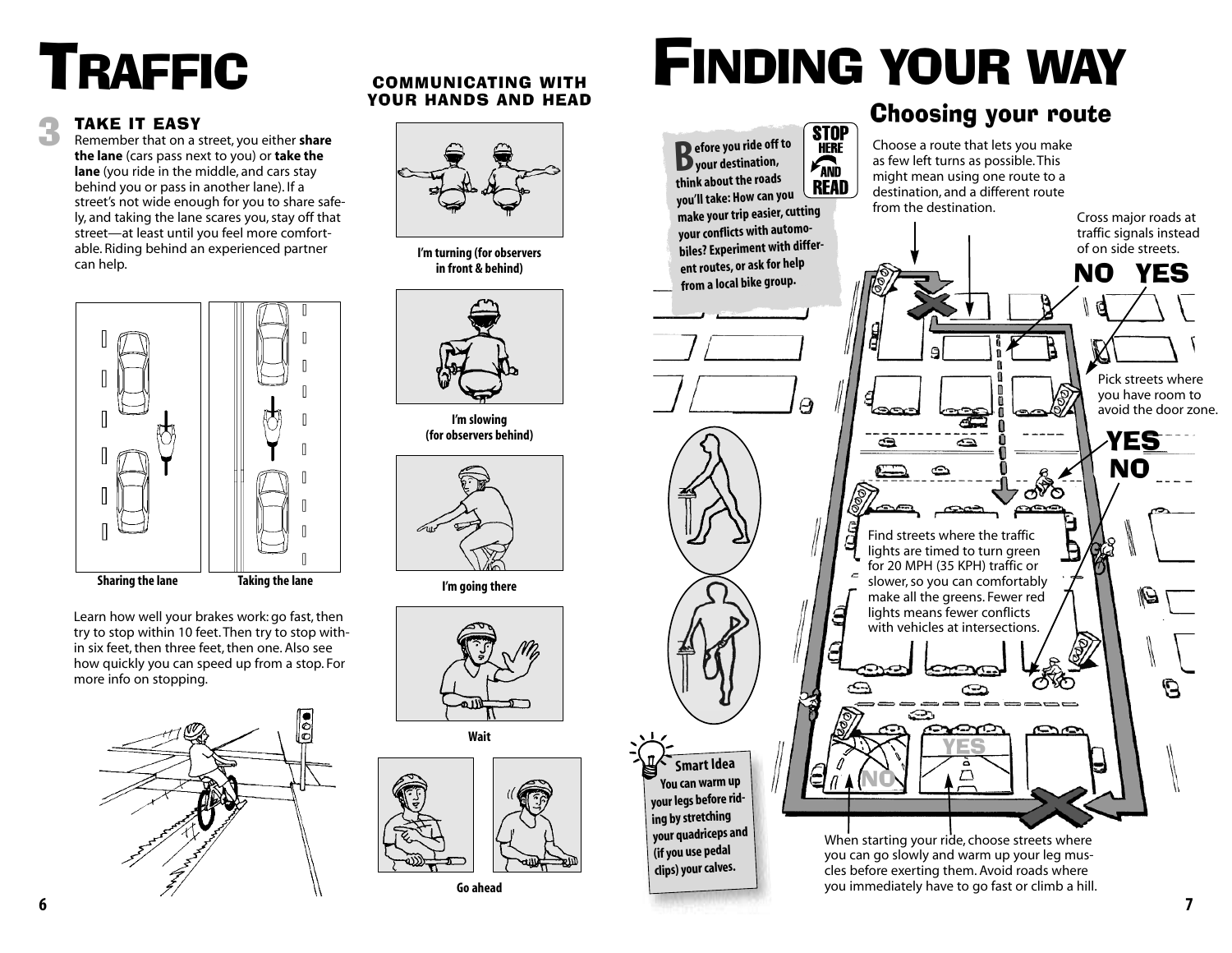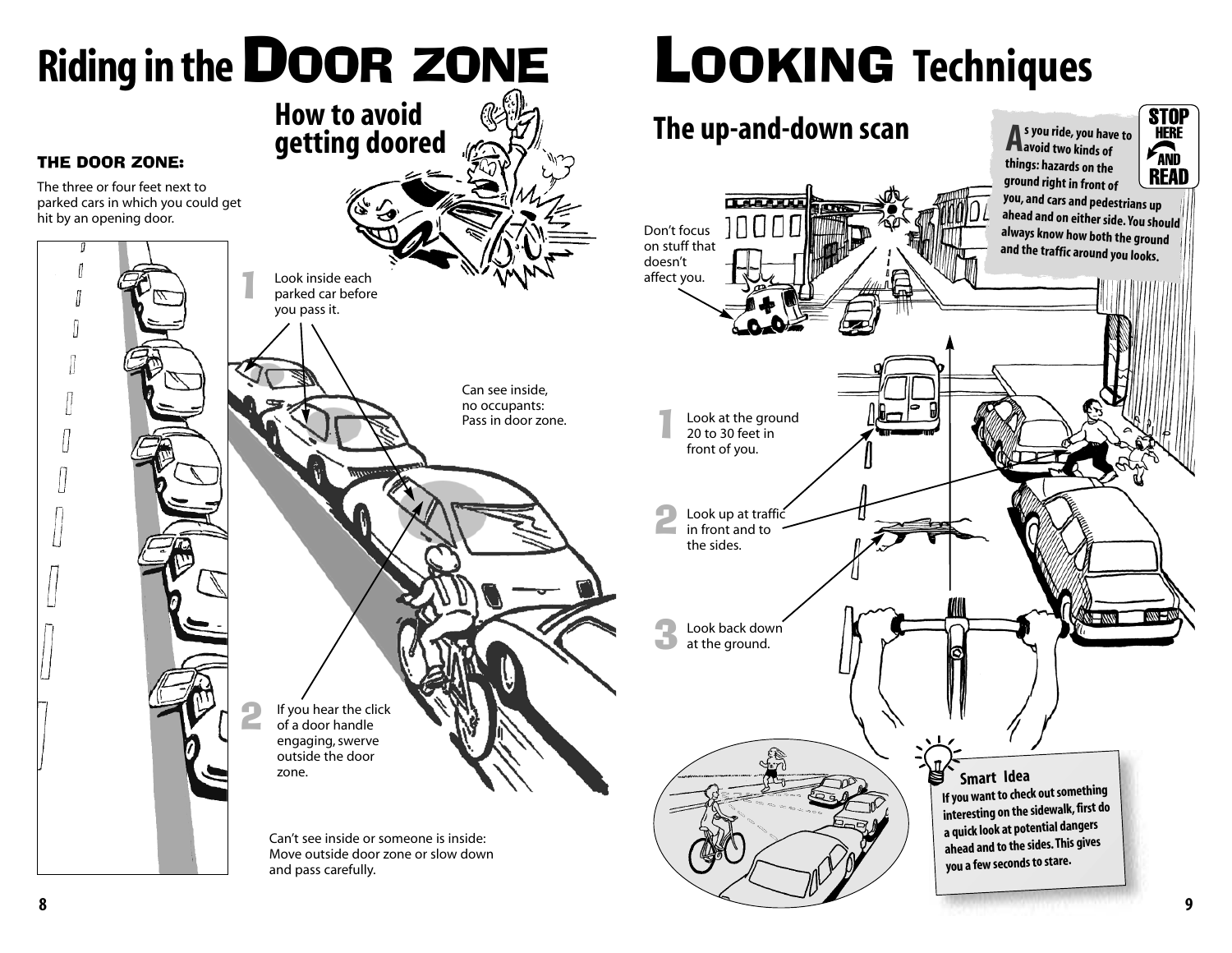# WHERE TO PARK YOUR BIKE

Some thieves don't steal bikes where lots of people are walking around. But if you park next to a bunch of other bikes, you give a thief cover: while he's stealing your bike, he looks like just another cyclist. So park away from other bikes but out in the open, where people pass very close to the bike.

**STOP** 

**When you arrive at HERE**  $\mathcal{F}_{\text{AND}}$ **your destina- READ** tion, or even<br>at home, where do you **at home, where do you park your bike? How you choose a parking place can cut your chances of rip-off.**

**10**

If you're parking your bike and a car passes you several times, watch out. If the occupants keep looking at you, they're probably planning to steal your bike. Move to another spot.

Some cities and businesses provide thick metal bike racks embedded into the sidewalk. These are secure places to park.

Some public parking lots will let<br>you park your bike for a small<br>fee. If you forget your lock<br>look for an attended<br>parking lot. you park your bike for a small fee. If you forget your lock, look for an attended parking lot.



**sengers come and go quickly.**